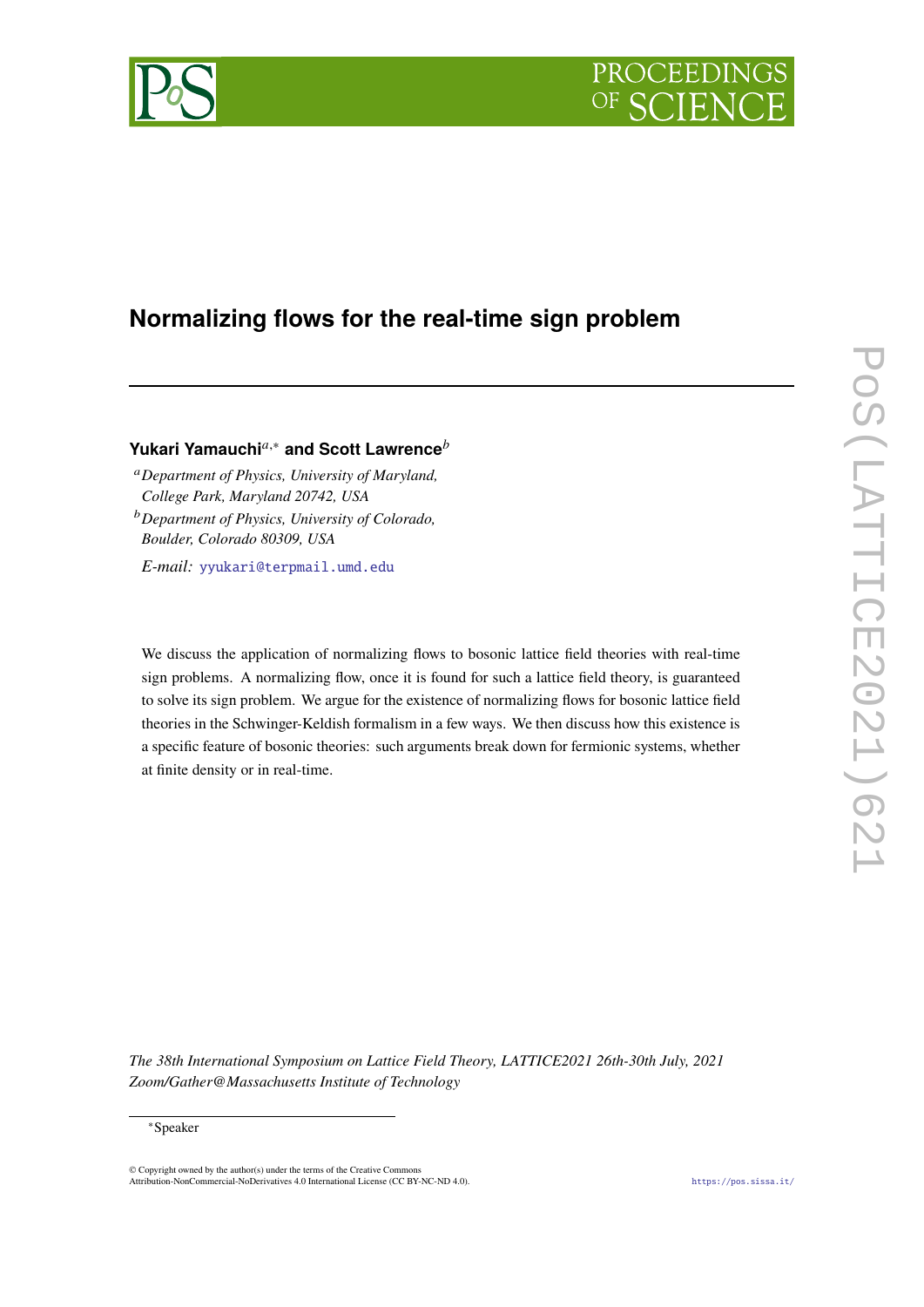# **1. Introduction**

Lattice calculations have successfully revealed many aspects of quantum chromodynamics (QCD) by performing non-perturbative calculations of QCD observables in the path integral formalism from first principles. However, there are still many kinds of observables yet to be addressed by lattice QCD due to the so-called sign problem. One setting where a sign problem occurs is in the calculations of lattice field theories done in Minkowski spacetime. The path integral

$$
Z = \int \mathcal{D}[\phi] e^{-S(\phi)} \tag{1}
$$

for Minkowski spacetime is defined with a complex-valued action  $S$ . Here  $\phi$  represents all lattice degrees of freedom, and we assume for simplicity that they take values in  $\mathbb{R}^N$ . As the "Boltzmann factor"  $e^{-S}$  is also complex-valued, one cannot simply regard it as a probability distribution of configurations  $\phi$ , which is the standard interpretation needed to apply Markov chain Monte Carlo (MCMC) sampling. One way to get around the problem is to define the so-called quenched distribution function  $e^{-\text{Re } S}$ . With this quenched distribution, the expectation value of observables  $O(\phi)$  on a lattice can be computed as

<span id="page-1-0"></span>
$$
\langle O(\phi) \rangle = \frac{\int \mathcal{D}[\phi] e^{-S} O(\phi) / \int \mathcal{D}[\phi] e^{-\text{Re } S}}{\int \mathcal{D}[\phi] e^{-S} / \int \mathcal{D}[\phi] e^{-\text{Re } S}} = \frac{\langle O(\phi) e^{-i \text{Im } S} \rangle_{Q}}{\langle e^{-i \text{Im } S} \rangle_{Q}}, \tag{2}
$$

where  $\langle \cdot \rangle_Q$  denotes that the expectation values are evaluated with the quenched distribution. Both numerator and denominator in [\(2\)](#page-1-0) are numerically challenging to compute; individually, each suffers from a severe signal-to-noise problem. Consider for example the denominator, termed the average sign and often denoted as  $\langle \sigma \rangle$ . The average sign is (in the presence of a sign problem) strictly less than 1, and scales exponentially with the volume:  $\langle \sigma \rangle \sim e^{-V}$ . However, each sample is a complex number of magnitude 1, and therefore the MCMC sampling needs  $\sim e^{2V}$  samples to resolve the average sign from 0. Such a lattice calculation is not scalable for systems of physical interest. This is the sign problem. A similar issue occurs for many fermionic models, including QCD at non-zero baryon density.

While there are several proposal for alleviating sign problems proposed, one long-standing method which successfully tamed sign problems for some models of our interest is the so-called manifold deformation method [\[1\]](#page-8-0). The idea of the method is simple: we deform the contour of integration is the path integral,  $\mathbb{R}^N$  to the complex plane  $\mathbb{C}^N$  of the field variables  $\phi$ , aiming for a larger average sign, and thus milder sign problem. When the average sign is exactly 1, the sign problem is *solved* — the average sign stays exactly 1 no matter how large the size of the lattice becomes.

The equality of expectation values before and after a contour deformation is guaranteed [\[2\]](#page-8-1) by Cauchy's integral theorem. To be precise, let  $M$  be a contour obtainable by a continuous deformation of  $\mathbb{R}^N$ , where the deformation passes only through regions in which both  $e^{-S(\phi)}$  and  $O(\phi)e^{-S(\phi)}$  are holomorphic functions of  $\phi$ . As long as the asymptotic behavior of the contour does not change, the expectation value  $\langle O \rangle$  evaluated on M will equal the physical expectation value.

The main result of our paper [\[3\]](#page-8-2) was that we showed that such perfect manifolds (with average sign of 1) exist, at least for bosonic theories in Schwinger-Keldysh formalism. In this proceeding,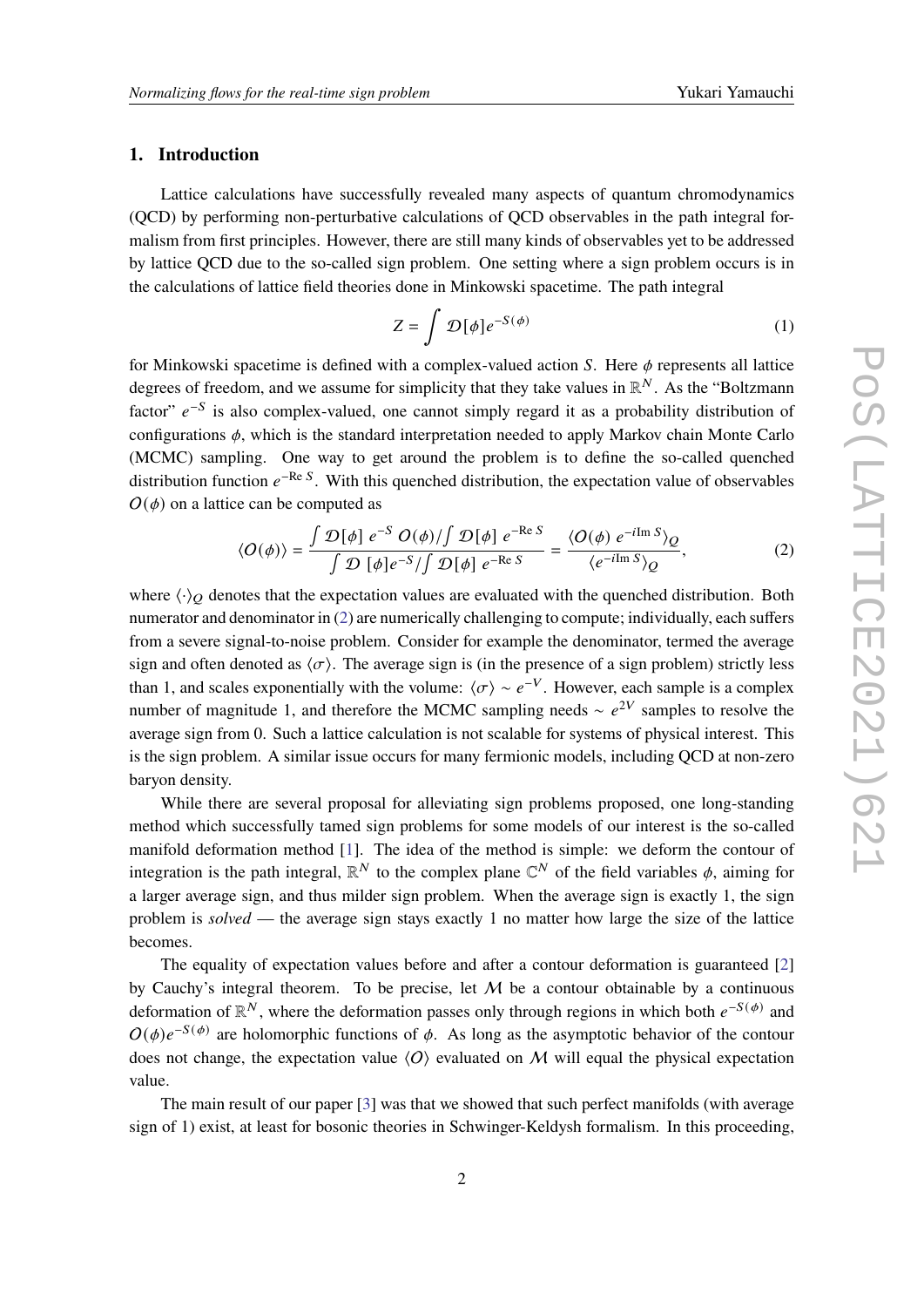we review the argument for the existence of perfect manifolds given in [\[3\]](#page-8-2) in Section [2,](#page-2-0) and then give a separate, new argument in Section [3.](#page-4-0) Finally, in Section [4,](#page-6-0) we show how both arguments fail for specific theories, including fermionic systems at finite density – it remains unclear if perfect manifolds exist in those cases.

### <span id="page-2-0"></span>**2. Perfect contours from the holomorphic gradient flow**

In this section, we review the construction of a perfect manifold described in [\[3\]](#page-8-2). One approach to constructing contours with improved sign problems is via the holomorphic gradient flow [\[4\]](#page-8-3), in which we deform the contour by changing each point  $\phi$  via the following differential equation with the flow time  $t$ :

<span id="page-2-1"></span>
$$
\frac{\mathrm{d}\phi}{\mathrm{d}t} = \frac{\overline{\partial S}}{\partial \phi}.\tag{3}
$$

At each flow time  $t$ , we obtain a new integration contour. The holomorphic gradient flow is often applied starting from the real axis. In this case, at early flow time, the holomorphic gradient flow is guaranteed to improve the sign problem, as is discussed in [\[3\]](#page-8-2). This can be seen by looking at how the action changes with flow time:

$$
\frac{\mathrm{d}S}{\mathrm{d}t} = \left| \frac{\partial S}{\partial \phi} \right|^2. \tag{4}
$$

The real part of the action increases, making the denominator of the average sign smaller. In the meantime, the numerator of the average sign does not change when the contour satisfies the three conditions discussed above. Thus the overall average sign increases. At later times, the average sign is not guaranteed to improve due to two additional contributions: the "local" sign problem due to the Jacobian coming from the deformed contour, and the "global" sign problem due to the zeros of the Boltzmann factor. In this section, we show how one can in principle obtain a manifold that is at least locally perfect by erasing the local sign problem.

To construct a locally perfect manifold, we make use of the fact that the holomorphic gradient flow [\(3\)](#page-2-1) always improves the average sign right after the manifold flows off the real plane. We flow the manifold (initially  $\mathbb{R}^N$ ) for some small time  $\epsilon$ ; this improves the average sign by a little bit. We then parametrize the new contour by the real plane  $\mathbb{R}^N$ . This defines a new effective action on  $\mathbb{R}^N$ , which we use to flow the manifold again for time  $\epsilon$ , further improving the sign problem. We repeat the process many time until a fixed point is obtained — we will see below that such a fixed point must at least have no *local* sign problem. In the following, we describe the process in more detail, and finally discuss the properties of the fixed-point contour.

We start with the action  $S(\phi)$ . As the first step, we flow the original integration manifold  $\mathbb{R}^N$ with the holomorphic gradient flow, Eq. [\(3\)](#page-2-1), until the flow time  $t = \epsilon$ . All  $\phi \in \mathbb{R}^N$  will be moved to  $\phi_1 \in \mathbb{C}^N$  according to

$$
\phi_1(\phi) = \phi + \epsilon \frac{\overline{\partial S}}{\partial \phi}.
$$
\n(5)

This map  $\phi_1(\phi)$  defines a new integration contour  $M_1$ . The new contour  $M_1$  is *parametrized* by  $\phi \in \mathbb{R}^N$  via  $\phi_1(\phi)$ . This parametrization defines the effective aciton  $S_1$ :

$$
S_1(\phi) = S[\phi_1(\phi)] - \log \det \left( 1 + \epsilon \frac{\partial}{\partial \phi} \left( \frac{\partial S}{\partial \phi} \right) \right).
$$
 (6)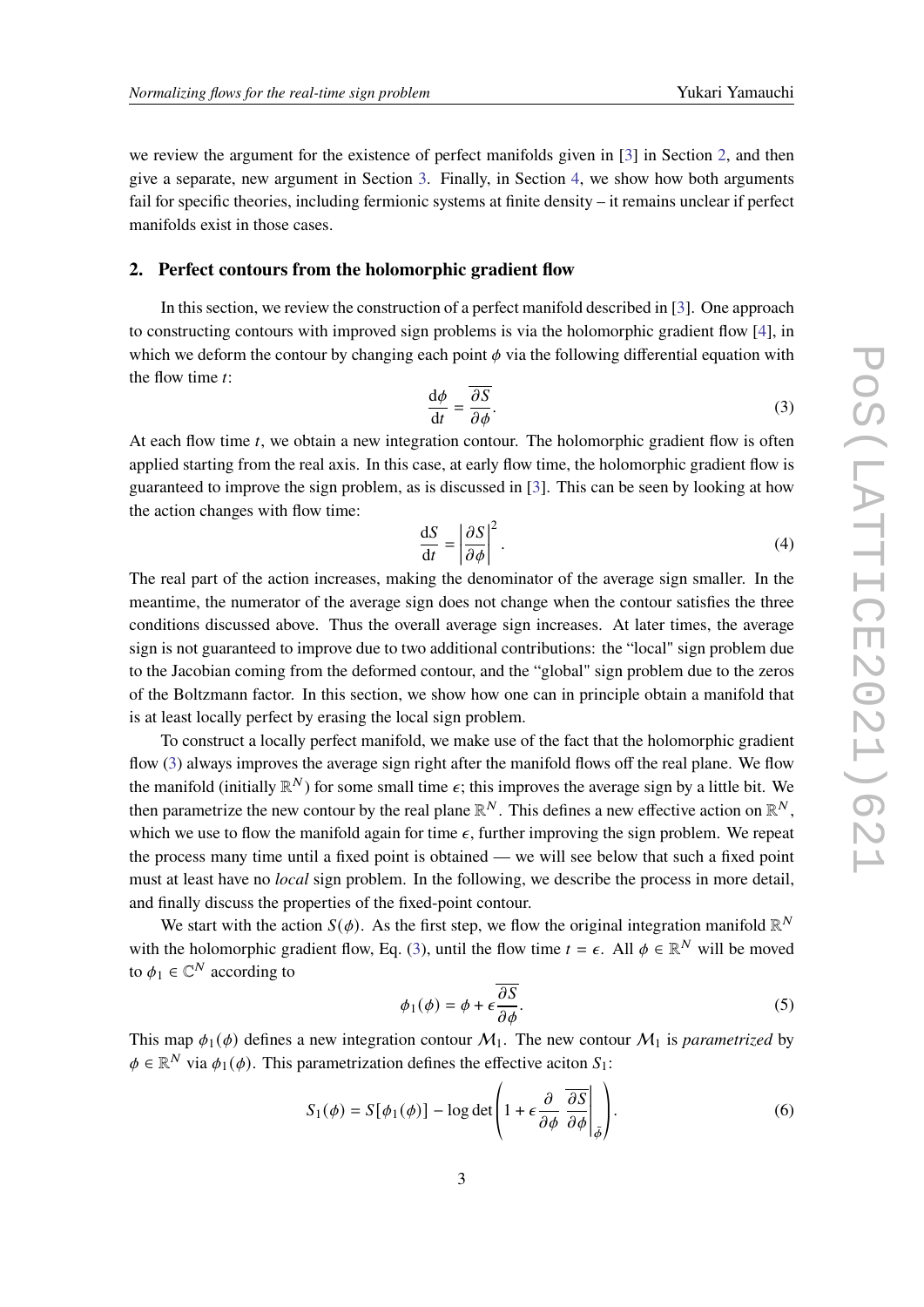Here a serious complication arises. The nice properties of the holomorphic gradient flow stem chiefly from the fact that the action being used to flow is a holomorphic function; this effective action  $S_1$ , however, is clearly not holomorphic! The situation is remedied by realizing that the procedure above really only defined  $S_1$  on  $\mathbb{R}^N$ . We can choose to defined the behavior of the effective action on  $\mathbb{C}^N$  any compatible way we like; in particular, we choose it to be the analytic continuation of the function of the real plane.

Now that  $S_1(\phi)$  is the analytic function of  $\phi$  on  $\mathbb{R}^N$ , we can let the manifold  $\mathbb{R}^N$  flow via Eq. [\(3\)](#page-2-1) again. We obtain a map  $\phi_2(\phi)$  which defines a new manifold, and again is guaranteed to improve the sign problem. We repeat the small flow by  $\epsilon$  and the projection back to  $\mathbb{R}^N$  many times, improving sign at each step. What will happen after we perform many steps?

When the manifold reaches a fixed point  $M_f$ , after  $M_f$  is projected onto  $\mathbb{R}^N$ , the next flow does not move the manifold off of the real plane (although individual points will flow *within*  $\mathbb{R}^N$ ). In other words, its effective action  $S_f(\phi)$  satisfies

$$
\frac{\partial S_f}{\partial \phi} \in \mathbb{R}^N,\tag{7}
$$

except at the singularities of  $S_f$ . In other words, on the perfect manifold, the effective Boltzmann factor  $e^{-S_f(\phi)}$  has no phase fluctuations:

$$
e^{-S_f} \frac{\partial \operatorname{Im} S_f}{\partial \phi} = 0 \tag{8}
$$

So the phase Im S is guaranteed to be constant except at singularities of  $S_f$  on  $\mathcal{M}_f$ . Any remaining sign problem must come from *global* cancellations between segments of the contour, separated by zeros of the Boltzmann factor.

We can demonstrate the existence of perfect manifolds in the following "one-site model"  $(\phi \in \mathbb{R})$ :

<span id="page-3-0"></span>
$$
S = \phi^2 + e^{i\theta} \phi^4. \tag{9}
$$

When  $\theta = 0$ , the model doesn't have a sign problem. For a non-zero  $\theta \in \mathbb{R}$ , one can numerically search for (approximately) perfect manifolds in the complex plane of  $\phi$ . In Figure [1,](#page-4-1) we plot examples of such contours with several choices of  $\theta$ . Note that the perfect manifold appears to change continuously as a function of  $\theta$ .

The argument above suggested only that *locally* perfect contours exist; meanwhile, Figure [1](#page-4-1) and similar numerical experiments in few dimensions suggest the stronger statement that globally perfect contours are available. We can strengthen the above argument to address globally perfect contours by making use of the observation that the perfect contour changes continuously as the action parameters are varied. Specifically, assume the following:

**Conjecture.** For every continuous family of actions  $S_\lambda$ , there is a continuous family of contours  $M_{\lambda}$  such that  $M_{\lambda}$  is a locally perfect contour for  $S_{\lambda}$ . Moreover, any contour  $M_0$  which is locally *perfect is part of some such continuous family.*

At first glance, this is only a minor assumption on top of the argument given above for the existence of locally perfect contours. However, by constraining the behavior of locally perfect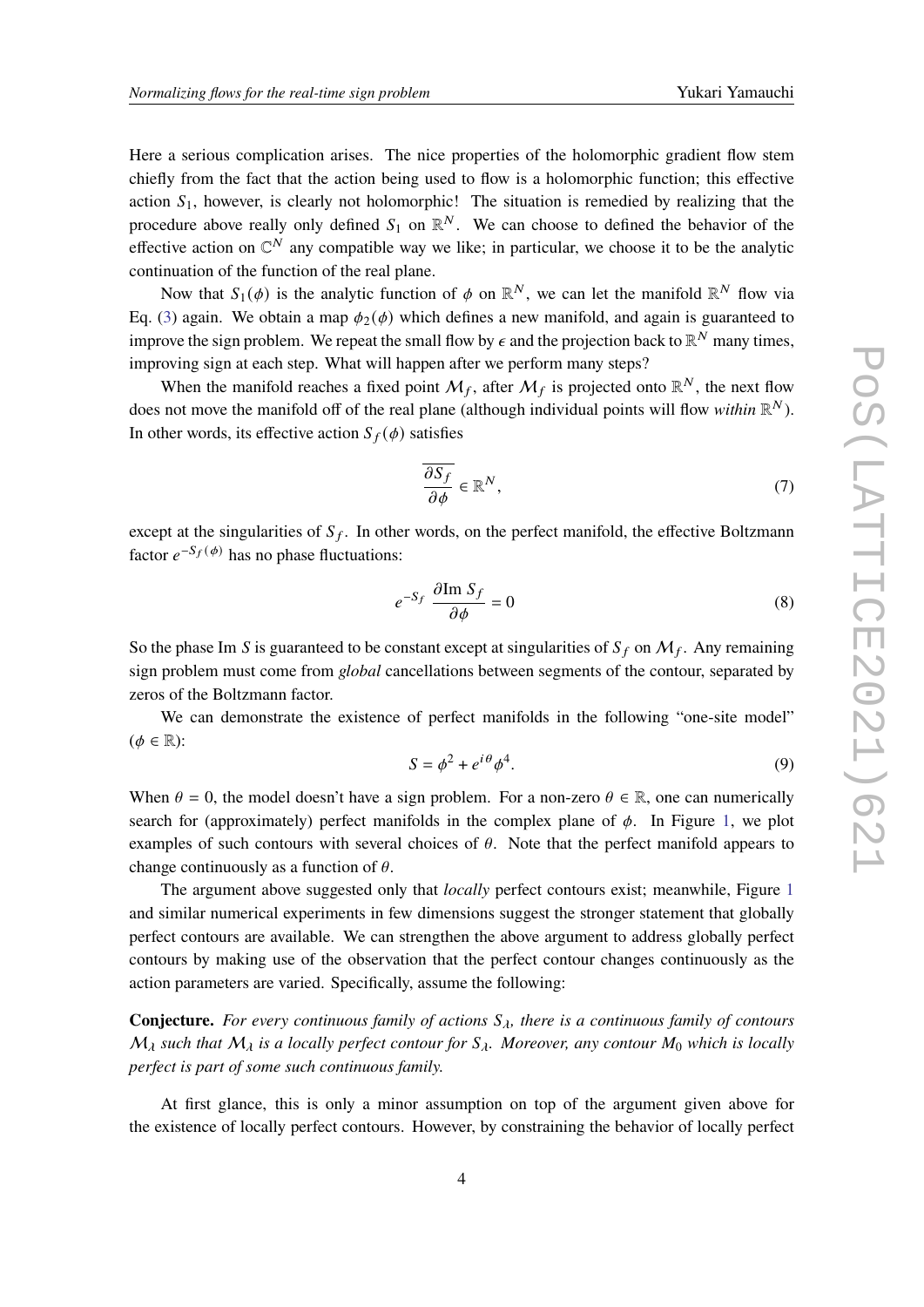<span id="page-4-1"></span>

**Figure 1:** Integration contours with the average sign numerically measured to be  $\langle \sigma \rangle > 1 - 10^{-5}$  for the model [\(9\)](#page-3-0) with various  $\theta$ .

contours as the action parameters  $\lambda$  are changed, it implies the existence of *globally* perfect manifolds for a broad class of actions. In particular, take  $S_{\lambda}$  to be the Schwinger-Keldysh action for bosons with a  $\phi^4$  coupling of  $\lambda$ . When  $\lambda = 0$ , a globally perfect contour is easily found, as the path integral is Gaussian. This globally perfect contour is continuously connected to locally perfect contours at larger  $\lambda$ . However, in the absence of zeros of the Boltzmann factor  $e^{-S}$ , the act of creating multiple segments of the contour with different phases is discontinuous. From this we conclude that the locally perfect contours at finite  $\lambda$  must in fact be globally perfect.

# <span id="page-4-0"></span>**3. Complex normalizing flows**

Another way to view perfect contours is as an analytic continuation of a normalizing flow. A normalizing flow is a map  $\phi : \mathbb{R}^N \to \mathbb{R}^N$  obeying

<span id="page-4-2"></span>
$$
\det\left(\frac{\partial\phi}{\partial x}\right)e^{-S(\phi(x))} = Ne^{-x\cdot x/2}.
$$
\n(10)

The normalization constant  $N$  is given by the partition function of the physical model, and will drop out of all equations in this discussion.

When the action is not complex-valued, and has no sign problem, a normalizing flow is guaranteed to exist [\[5\]](#page-8-4), and for  $N > 1$ , is far from unique. Normalizing flows have been successfully applied in lattice field theory to accelerate the MCMC sampling [\[6,](#page-8-5) [7\]](#page-8-6). The case of a complexvalued action (a "complex normalizing flow") is discussed in [\[3\]](#page-8-2): in short, such a normalizing flow yields a perfect contour given by the image of  $\mathbb{R}^N$  in  $\mathbb{C}^N$  under the map  $\phi$ . Thus, for the complex normalizing flow to exist, a perfect contour has to exist. The converse also holds: when a perfect contour exists, a normalizing flow (generally far from unique) is also guaranteed to exist.

In fact, not only are perfect contours connected to normalizing flows in the abstract sense of being normalizing flows "in the complex case", but individual perfect contours can be obtained concretely by analytic continuation of normalizing flows, viewed as functions of the action parameters. To see how this works, let us consider *perturbative* normalizing flows of the  $\phi^4$  scalar theory,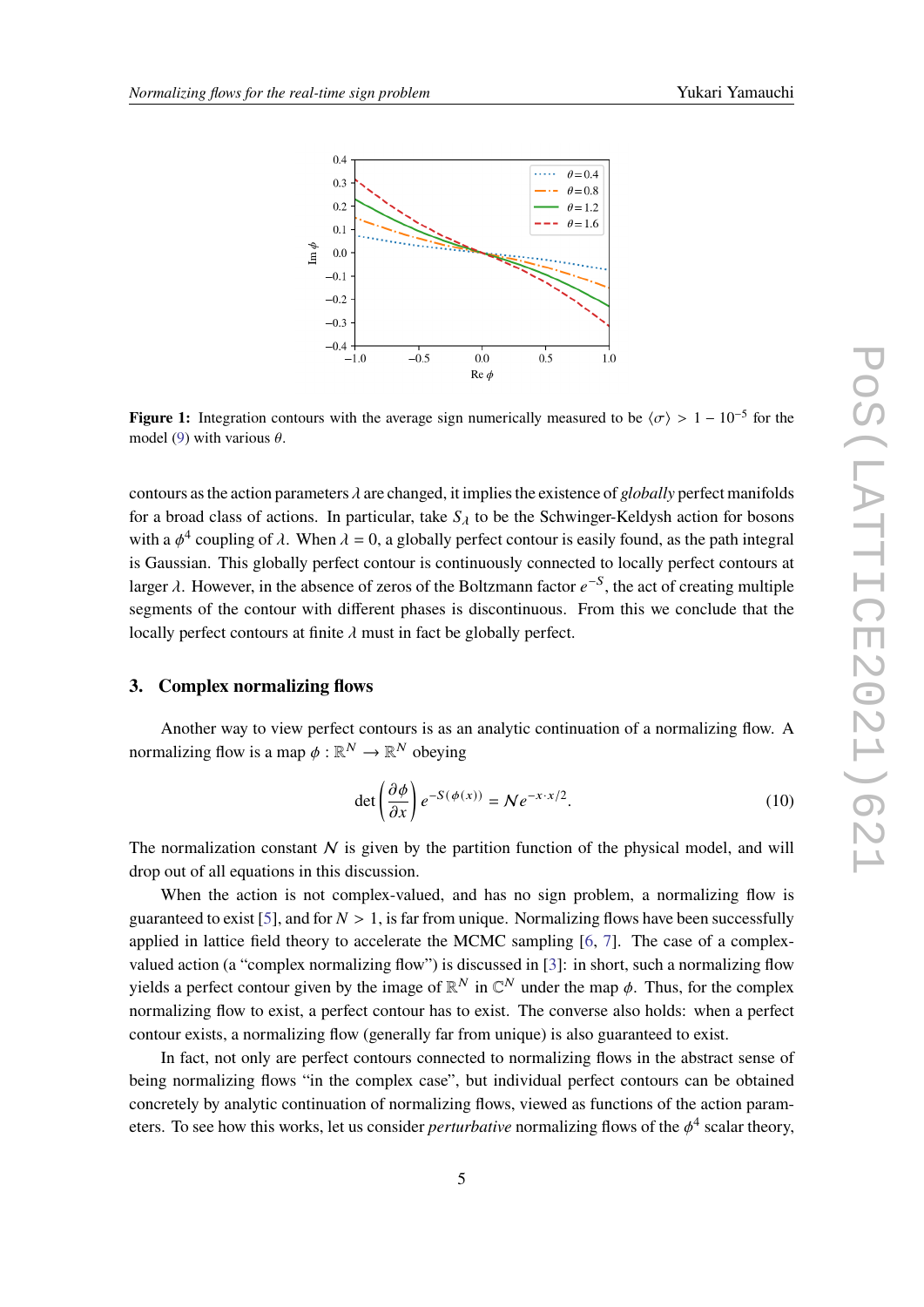given by the action:

$$
S = \sum_{ij} \phi_i M_{ij} \phi_j + \lambda \sum_i \Lambda_i \phi_i^4.
$$
 (11)

Here we fix  $\lambda$ , the magnitude of the strength of the coupling. We consider M and  $\Lambda$  as the action parameters, and will analytically continue a normalizing flow in the space of  $M, \Lambda$  to obtain a normalizing flow for a choice of these parameters for the  $\phi^4$  scalar theory in the Schwinger-Keldysh model which possesses a sign problem.

As it was detailed in [\[3\]](#page-8-2), we can solve the differential equation, Eq. [\(10\)](#page-4-2), for the map  $\phi(x)$ in either the weak- or strong-coupling limit analytically. At weak coupling, a normalizing flow is given by

$$
\phi_i^{\text{weak}}(x) = x_i - \lambda \sum_j \left[ \frac{1}{2} M_{ij}^{-1} \Lambda_j x_j^3 + \frac{3}{4} M_{ij}^{-1} M_{jj}^{-1} \Lambda_j x_j \right]. \tag{12}
$$

Thus the perturbative flow is the analytic function of the action parameter  $M$ ,  $\Lambda$  except at vanishing det M. Perfect contours are obtained by using complex values of  $M_{ij}$  and  $\Lambda_i$ . Unfortunately, the weak-coupling expansion is also an expansion in small  $\phi$ , and therefore the integration contours obtained by analytic continuation do not lie in the correct homology class.

To study the behavior of integration contours at large  $\phi$ , we can also find the perturbative flow in the strong coupling limit. We will write the map as the sequence of four maps:

$$
\phi^{\text{strong}}(x) = [F_4 \circ F_3 \circ F_2 \circ F_1] (x). \tag{13}
$$

Firstly,  $F_1 : \mathbb{R} \to \mathbb{R}$  maps  $e^{-x_i^2/2}$  to  $e^{-x_i^4}$  for each site *i*. This map has no dependence on M,  $\Lambda$ . The second map  $y_i = F_2(x_i)$  then maps the distribution  $e^{-x_i^4}$  to  $e^{-\Lambda y_i^4}$  via the rotation and rescaling of the complex plane:

$$
F_2(x_i) = x_i / \Lambda_i^{1/4}.
$$
 (14)

This map is thus analytic in  $M$ ,  $\Lambda$  except at vanishing  $\Lambda$ .

The map  $\vec{z} = F_3(\vec{y})$  then transforms the distribution  $e^{-\sum_i \Lambda_i y_i^4}$  to  $e^{-S'(\vec{z})}$  with

$$
S'(\vec{z}) = \sum_{i} \Lambda_i z_i^4 + \frac{1}{\sqrt{\lambda}} \sum_{ij} z_i M_{ij} z_j.
$$
 (15)

correctly up to first order in  $\frac{1}{\sqrt{\lambda}}$ . The perturbative piece  $\delta(\vec{y})$  of the map  $z_i = y_i + \frac{1}{\sqrt{\lambda}} \delta_i(\vec{y})$  is

$$
\delta_{i}(\vec{y}) = e^{\Lambda_{i}y_{i}^{4}} M_{ii} \left[ -\frac{y_{i}^{3} \Gamma[\frac{3}{4}, \Lambda_{i}y_{i}^{4}]}{4(\Lambda_{i}y_{i}^{4})^{3/4}} + \frac{\langle y_{i}^{2} \rangle y_{i} \Gamma[\frac{1}{4}, \Lambda_{i}y_{i}^{4}]}{4(\Lambda_{i}y_{i}^{4})^{1/4}} \right] + \sum_{j \in \{i-1, i+1\}} e^{\Lambda_{i}y_{i}^{4}} \frac{\sqrt{\pi}}{4\sqrt{\Lambda_{i}}} \left[ \text{Erf}(\sqrt{\Lambda_{i}}y_{i}^{2}) - C \right] M_{ij} y_{j}. \tag{16}
$$

In the expression of the map  $\delta(\psi)$ ,  $(\cdot)^{1/4}$  means that we take the principle fourth root. Regarding the constant C, a choice of  $C = 1$  gives a map which vanishes at  $\psi_i \to \infty$  and is oscillation-free. Finally, the map  $\phi_i = F_4(z_i)$  rescales the complex plane again to obtain the desired distribution  $e^{-S(\phi)}$ :  $F_4(z_i) = z_i/\lambda^{1/4}$ . This map, like the first, has no dependence on M or  $\Lambda$ .

Thus, we have found a normalizing flow, in our strong-coupling expansion, is an analytic function of M,  $\Lambda$  (except at vanishing  $\Lambda$ ). This flow can trivially be used at complex M,  $\Lambda$ , yielding perfect contours, again to first order in the expansion.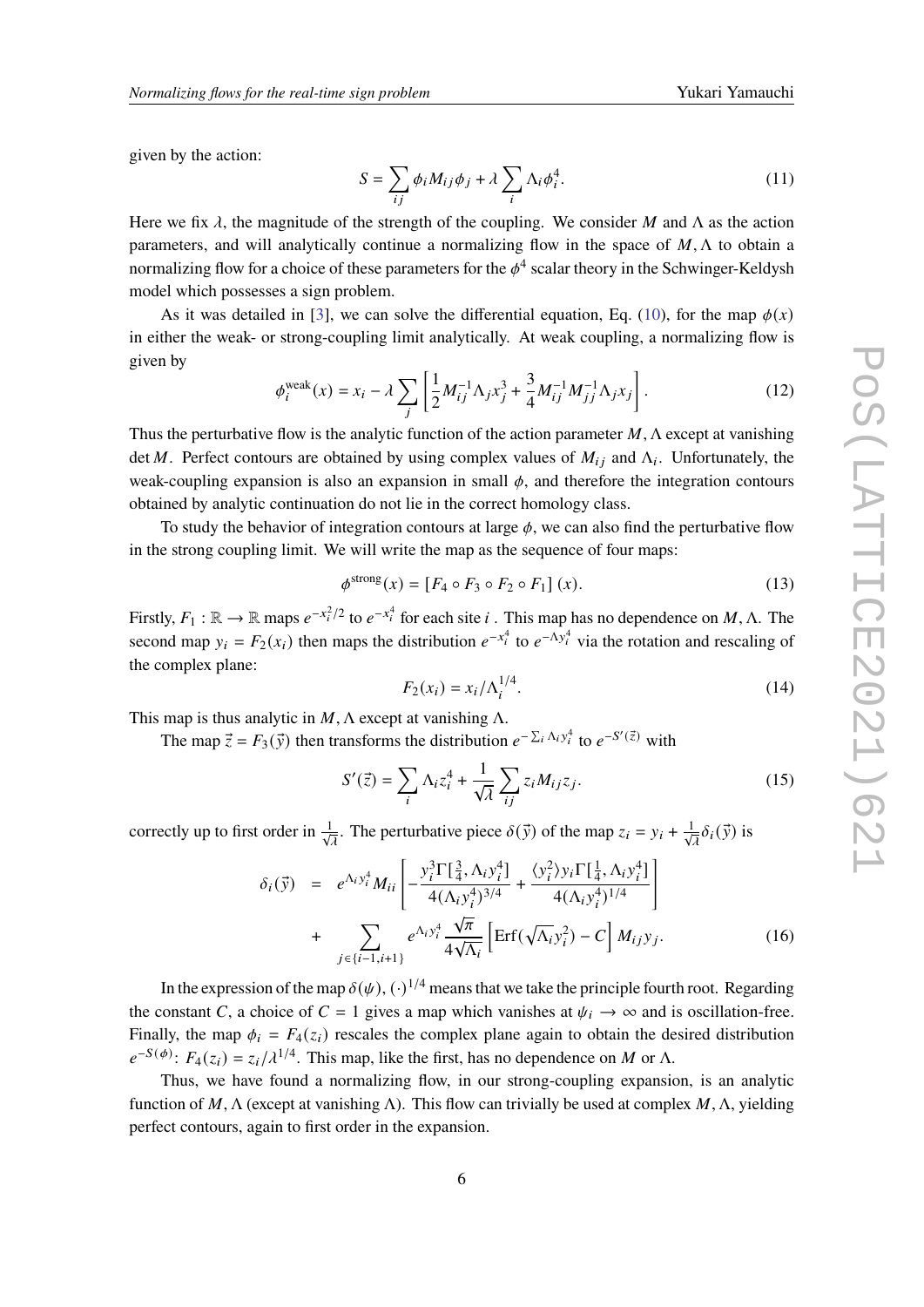#### <span id="page-6-0"></span>**4. Boltzmann factor zeros**

When a manifold intersects with zeros of the Boltzmann factor (including those at infinity), the manifold, while locally perfect, may fail to be globally perfect. In the context of normalizing flows, at the singularities  $\phi(x_0) = \phi_0$  where  $e^{-S(\phi_0)} = 0$ , one of the following has to happen:

1. The Jacobian diverges: det  $\left(\frac{\partial \phi}{\partial x}\right)_{\phi \to \phi_0} = \infty$  while  $x_0$  stays finite.

2. The map  $\phi$  will send the point  $x_0$  to infinity,  $|x_0| \to \infty$ .

This section is devoted to zeros of the Boltzmann factor that lie away from infinity; in other words, we will investigate the first case in detail.

A good concrete example is given by the following one-dimensional Boltzmann factor:

<span id="page-6-1"></span>
$$
e^{-S_{\epsilon}(\theta)} = \cos(\theta) + \epsilon, \ \theta \in [0, 2\pi]
$$
 (17)

The uncomplexified domain of integration is the circle; the corresponding complex space is  $S^1 \times \mathbb{R}$ . The parameter of the action,  $\epsilon$ , can be any complex number. A sign problem is already be obtained for real  $\epsilon \in (-1, 1)$ ; for real  $\epsilon$  outside of this range there is no sign problem. The left-hand panel of Figure [2](#page-7-0) shows the Boltzmann factor for several values of  $\epsilon$ .

For all  $\epsilon \in \mathbb{R}$ , the real line is a locally perfect contour. When  $\epsilon > 1$ , the zeros do not intersect this contour, and it is therefore globally perfect. As  $\epsilon$  is lowered, the zeros come down, intersect the contour for the first time at  $\epsilon = 1$ , and thence create global cancellations when  $\epsilon < 1$  (but still positive). For all  $\epsilon \in \mathbb{R}$ , the locally perfect contour of real  $\theta$  is also the best possible contour available. In other words, when  $\epsilon \in (-1, 1)$ , there is no globally perfect contour.

Let us now consider normalizing flows for this action. As the action is defined on the finite range of  $\theta$ , we choose the normalizing flow to be a map from the distribution Eq. [\(17\)](#page-6-1) to the uniform distribution on  $x \in [0, 2\pi)$ ; that is,  $\theta(x)$  is a solution to

<span id="page-6-2"></span>
$$
\frac{d\theta(x)}{dx} \frac{(\cos(\theta(x)) + \epsilon)}{\epsilon} = 1.
$$
 (18)

The solution is unique up to an arbitrary shift of  $\theta$  (or equivalently of x). The inverse of such a map  $\theta(x)$  for real  $\epsilon > 1$  is

$$
x(\theta) = (\sin(\theta) + \epsilon \theta) / \epsilon.
$$
 (19)

In the right panel of Figure [2,](#page-7-0) the map  $x(\theta)$  with  $\epsilon = 1.5$  is shown. Now, we lower  $\epsilon$  towards 1. We find that when  $\epsilon = 1$ , at  $\theta = \pi$  where the Boltzmann distribution vanishes, the Jacobian  $d\theta/dx$ diverges such that Eq. [\(18\)](#page-6-2) holds. Now, we keep lowering  $\epsilon$  and get into the regime with a sign problem: here, the flow  $\theta(x)$  is no longer single-valued, reflecting the fact that there is no globally perfect contour.

We can also consider what happens at complex  $\epsilon$ . Here, both the (locally) perfect contour and the zeros move simultaneously. Figure [3](#page-7-1) shows the values of  $\epsilon$  in the complex plane for which the zeros intersect the locally perfect contour. In the interior of this region, no globally perfect contour exists. The boundary of this region and its exterior correspond to values of  $\epsilon$  with well-behaved normalizing flows and therefore globally perfect contours of integration.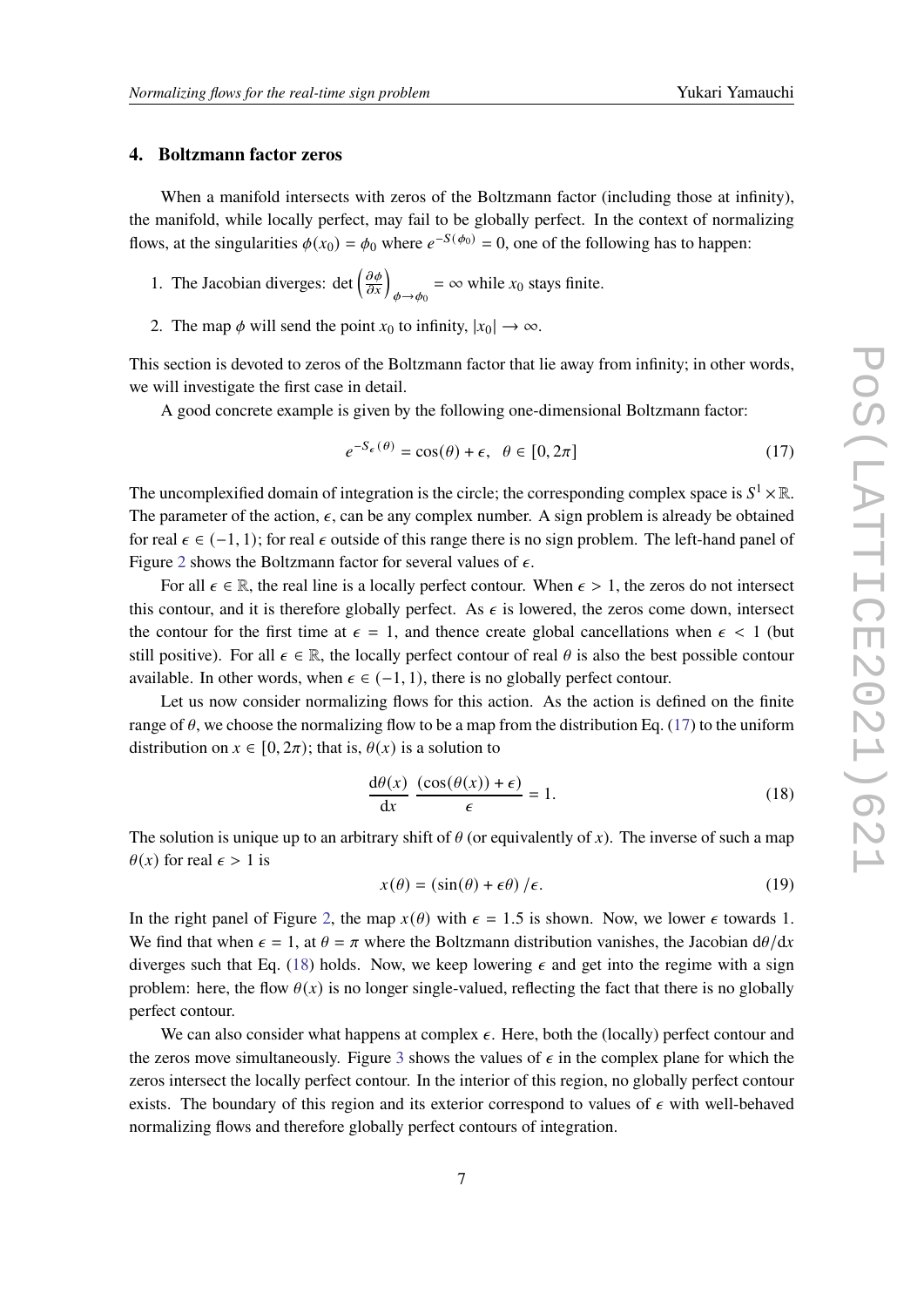<span id="page-7-0"></span>

<span id="page-7-1"></span>**Figure 2:** The left panel: The Boltzmann factor Eq. [\(17\)](#page-6-1) with  $\epsilon = 1.5, 1.0, 0.5$ . The right panel: the normalizing flow  $x(\theta)$  with  $\epsilon = 1.5, 1.0, 0.5$ .



**Figure 3:** The region of  $\epsilon$ , in the first quadrant of the complex plane, for which the Boltzmann factor [\(17\)](#page-6-1) lacks a globally perfect contour.

The study of Boltzmann factors with zeros is motivated by the case of the finite-density fermion sign problem, where the practice of integrating fermions out yields precisely these sorts of singularities of the action. In [\[3\]](#page-8-2) it was shown that for a simplified (mean-field) model of lattice fermions in any number of space-time dimensions, perfect contours do not exist at finite chemical potential. However, neither the discussion above nor that primitive example are sufficient to rule out the existence of perfect contours for realistic lattice fermions. Whether or not such contours exist remains an important open question.

#### **Acknowledgments**

Y.Y. is supported by the U.S. Department of Energy under Contract No. DE-FG02-93ER-40762. S.L. is supported by the U.S. Department of Energy, Office of Science, Office of Nuclear Physics program under Award Number DE-SC-0017905.